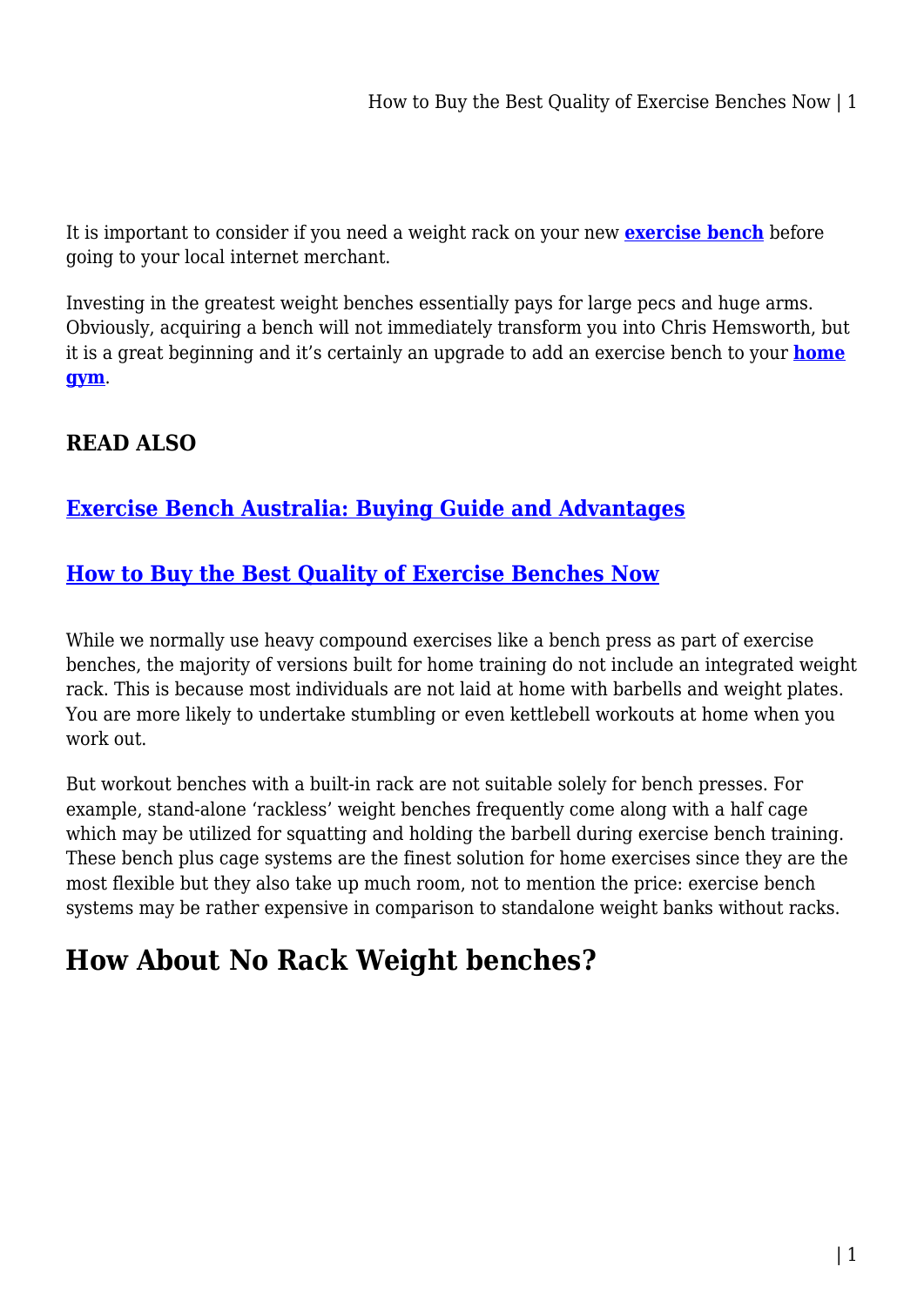

Are they good? Are they good for anything? In fact, they are useful for most forms of strength training at home, particularly in the beginning. You won't start your fitness adventure with a bench that presses 200 lbs/100 kg. You will be able to work regularly with weights that are heavy – that might take from a year to a few years – whether you require a bench with a weight rack or not.

Need an **[exercise bench](https://shopystore.com.au/fitness-equipments/exercise-benches/)** for home training with an integrated rack? The simple answer is no, particularly when you are new to lifting weight. It's advisable to acquire a robust bank without a rack and add a cage/half rack later if you feel more competent to work with bigger weights. When you want to obtain a rack with your new bench, pay a little more and buy a weight-plus-cage system: this arrangement will provide you whole body training for more than a few months.

For exercises requiring various equipment such as a bench press that requires a barbel stand, a fixed model is often employed. This does not, however, provide the same strong outcomes as its adjustable equivalent and would be the minimum advised. A weightslide model that is adjustable and best serves the same function, but has an adaptable ligament that allows more choices to better explain the demands of the body that you are looking for.

There are other appliances, such as barbel stands or leg kick bars. When looking to get the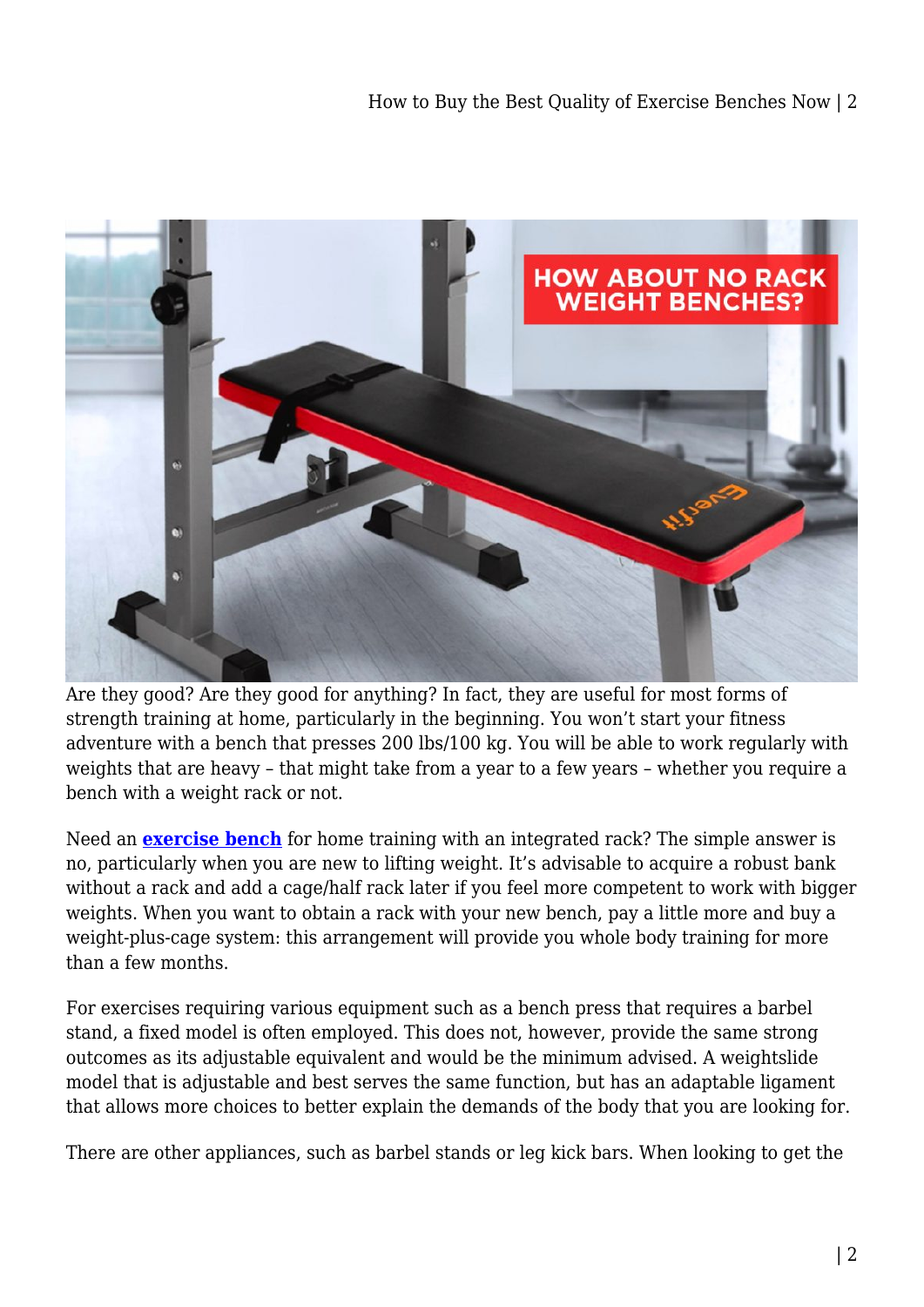finest workout benches that you can use in one that gives flexibility and can be customized to provide maximum freedom throughout your workout and also make polar workout fountains using your foam roller.

## **Some Benefits**

exercise benches motivate individuals to choose some very handy exercising alternatives, such as the bench press.

- Settings
- Comfort
- Sustainability

## **Stability**

Ativa Fit Full Body Workout Adjustable exercise bench Multifunctional Utility exercise bench Foldable Home Gym Flat Bench Press

Multifunctional weight-lift bed weight-lifting machine fitness equipment for full-body workout at home gym, Olympic weight seats, Adjustable weight seat seats

## **Adaptation**

The adjustments are important since various training courses demand a varied angle to operate the whole body. The various angles of the adjustments enable the seat to alleviate tension on the body. More adjustments relate to the finest workout benches accessible for exercises. The more changes you make the more diverse exercises pay for your muscle exercise.

## **Comfort Adjustment**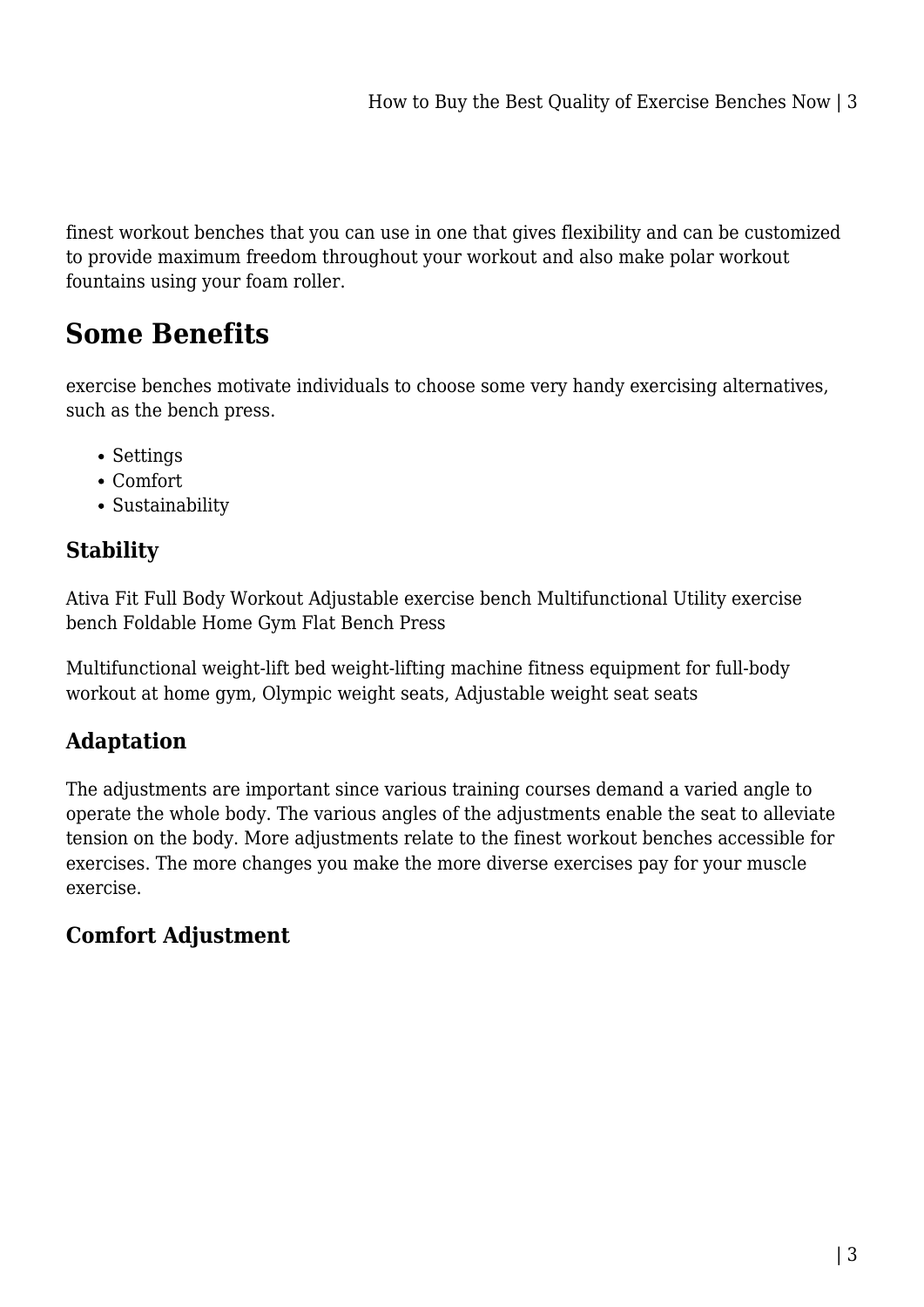

Comfort is really important to work out and lift. Do not be afraid to verify the weight banks and the kind of padding to see whether they are suitable. If you locate the most comfortable model for your **[Weight benches](https://shopystore.com.au/fitness-equipments/exercise-benches/)**, you'll want to utilize it. You would have saved money and space in your house at that time. However, if you continue to use one that you relax and may lead or safeguard your body from harm.

## **Comfort Sustainability**

Durability is the key since nobody wants to buy anything not sturdy. You paid for the wonderful stuff; you have to remain around long. One produced from a strong frame and decent cushioning should be important because of ease again. You should verify the weight of the bench. Depending on how much you need to increase, you may be prepared to lower your selection of double alternatives.

## **Robustness Stability**